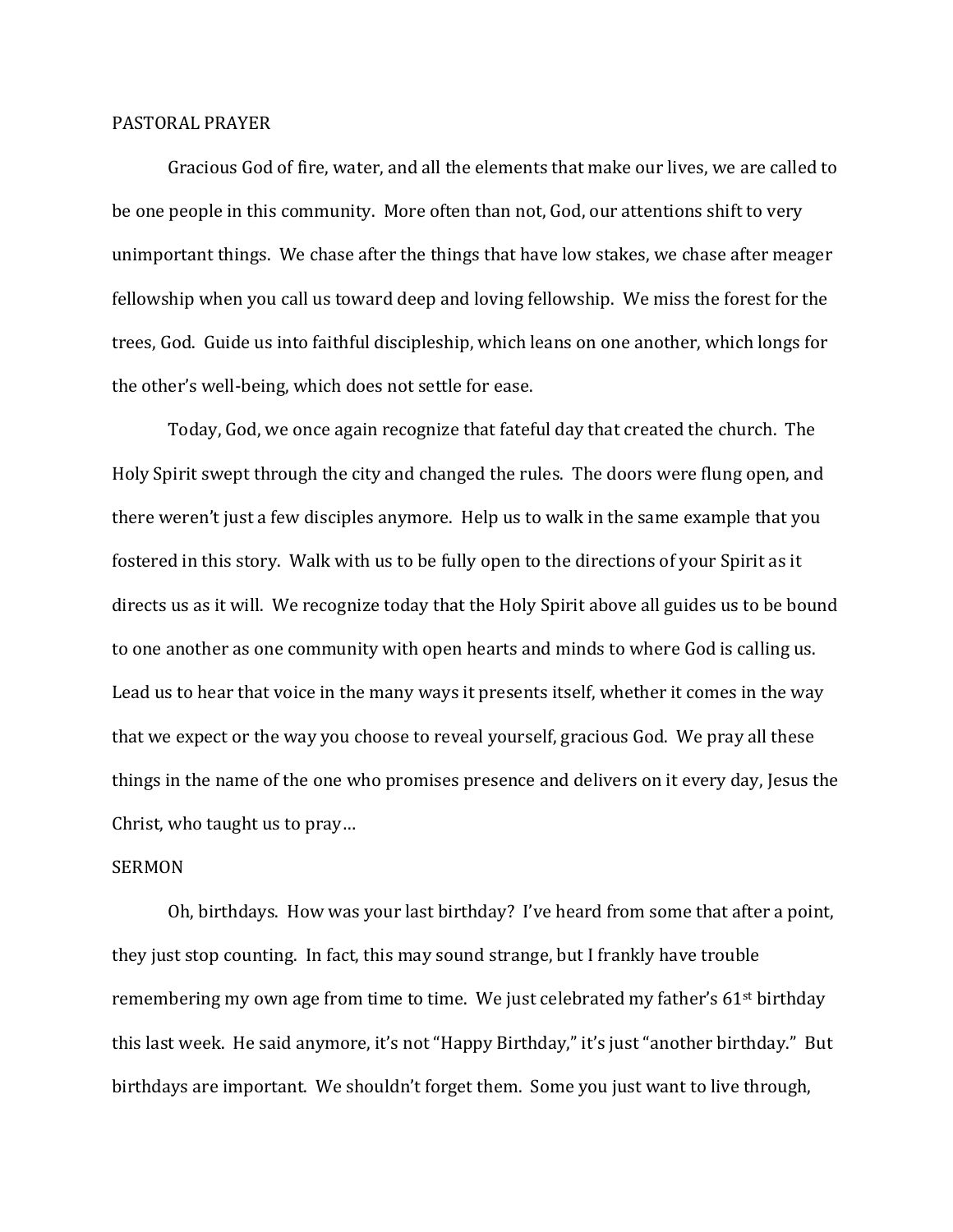but some birthdays are memorable. They can change you. There was one birthday I thought I'd just live through, but it turned out to be unforgettable. The first time I went to Pennsylvania with my future wife, it was over Thanksgiving 2011. My birthday fell on the return day to Colorado. The day kept getting worse. Our flight was delayed several hours. We were stuck in Baltimore's Airport with nothing to do. On top of that, my Bears lost to the Oakland Raiders. But the first time we were on the plane, Catherine, of course, made me sit in the middle. I sat next to a very, very large man. He left when we were told to get off the plane. When we got back, the flight attendant was looking for that man. "Navorro Bowman? Are you here?" It clicked in my head that I had been sitting next to All-Pro San Francisco 49ers Linebacker Navorro Bowman. Indeed, I was sitting there and waiting for our luck to change, and all at once, things were positively unforgettable. There was a new perspective on things, and that birthday went from negative memorable to memorable for the rest of my life. It's those kind of birthdays that you never forget, they change you.

So, it was just about three months ago that we celebrated the date of the Spirit's coming to the followers of Christ. Why not celebrate it again? The disciples of Christ didn't know it was to be their new birthday on that day of Pentecost. They knew something was coming; Jesus promised the coming of the Spirit, but they did not sync their calendars. Jesus didn't send a reminder; the date was unclear. But that day became the day that would be known throughout history as the birth of the church. We celebrate it every time we come together as the church. The Spirit changed the disciples from people somewhat blindly following this Jesus Christ to group of forged followers continuing his mission. It was the incorporation of the followers of Christ into one determined body. The identity of the church took much, much longer to form. Actually, it still is forming today. We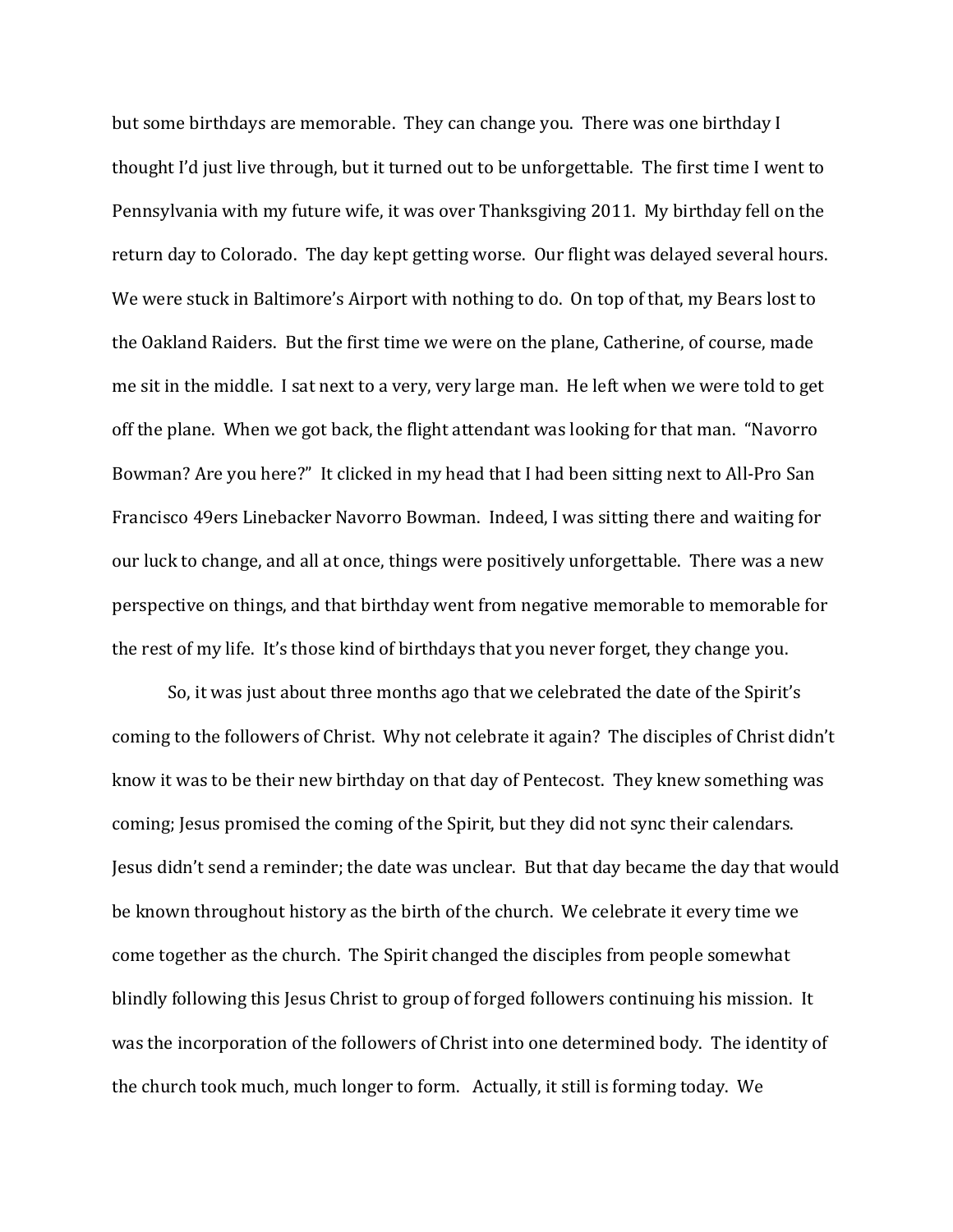celebrate Pentecost with red paraments, recognizing the red tongues of fire that formed over the disciples as the Holy Spirit came to be among them. What is most important, though, is that this church holiday must be celebrated together. Indeed, this is the holiday that is about community, about us coming together as a body, about us overcoming closemindedness. Let's look at a renewed look at the church's birthday from two perspectives. Let us go back to our united birthday with what it means to be the church of Pentecost as a people who appreciate difference and looking at the work of God with an open mind.

I think one of the greatest statements of this passage from the day of Pentecost was the effect that those tongues of fire had on the disciples. They went out into the crowds in Jerusalem and began speaking different languages. When we first look at the sign of the disciples after the Spirit's coming, "unity" may not be the first word you have in mind. They go out and speak different languages among the crowds. It was confusing and difficult from the sound of the passage. But this is the church's birthday. The church should be the very definition of unity, come people who say the same things or who approach the church in entirely different ways. Perhaps, then we need to redefine what unity means in the midst of this passage and our lives together as the Christian people.

One classic interpretation of Pentecost's meaning derives from a classic text in Genesis. In the beginning, as recounted in Genesis 11, there was the Tower of Babel. The people in that community were cocky, self-righteous, and foolish. They built a tower they thought would enter Heaven and become just like gods themselves. Well, God didn't take too kindly to this. God, it was said, confused the people by creating different languages they each spoke. Of course, when you don't have your Rosetta Stone software to guide you or at least a handy translator, you aren't going to make much progress on a combined effort.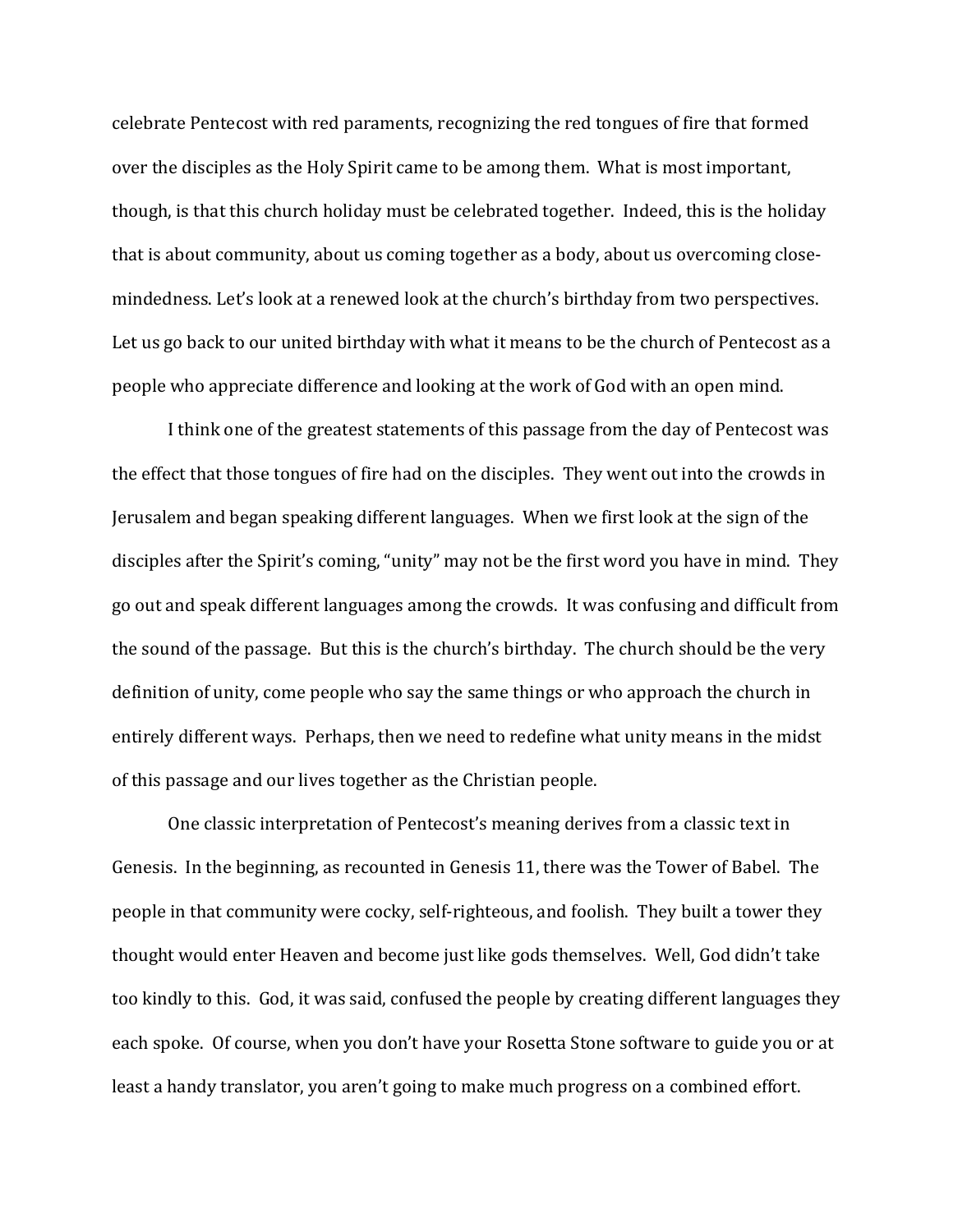They disperse, going their own separate ways. And so, Pentecost, in a way, overturns this act. What was once a disruption to pull people apart is seen in a new way. The different languages don't go away, but there is new combined effort under the surface. There is unity in spirit. Pentecost opens the door to everyone. What was the following of only the Jewish people now is open to the Gentiles, and in time, the church recognizes this new work of God as well. Hear these facts from the Texts for Preaching commentary. Think about every other major act of salvation shown to the people; who was able to partake? The resurrection was not seen by everyone. Jesus' transfiguration on the mountain was only viewed by a couple of disciples. But here, not only is each disciple affected by the coming of the Spirit, each person in the community hears his or her native language. The Gospel goes out in every language; the Gospel is open to every language. This is a binding act of God that reverses the breaking apart. God is forming the foundation of a new community where everyone is welcome, everyone is invited. Anything less is not living up to this profound calling of God as shown through the Holy Spirit.

The disciples may be speaking different languages, but they are of one mind and one mission. Unity is can be a difficult concept, but this passage gives us a lot to work with. A week or so ago at our last Visioning meeting, we had a long discussion about what Unity in Christ means. One person said that we don't think alike. Indeed not. We should not think alike. For many of you, your Wyoming background is not the same as my Nebraska background. They are definitely not the same as Catherine's Pennsylvania background. We think in different ways, but that's better than OK; it means that we have unlimited capacity for newness and growth. We don't even believe all alike. We are called to have the same unity of faith in Christ, but we also look at the faith in different ways. This enhances the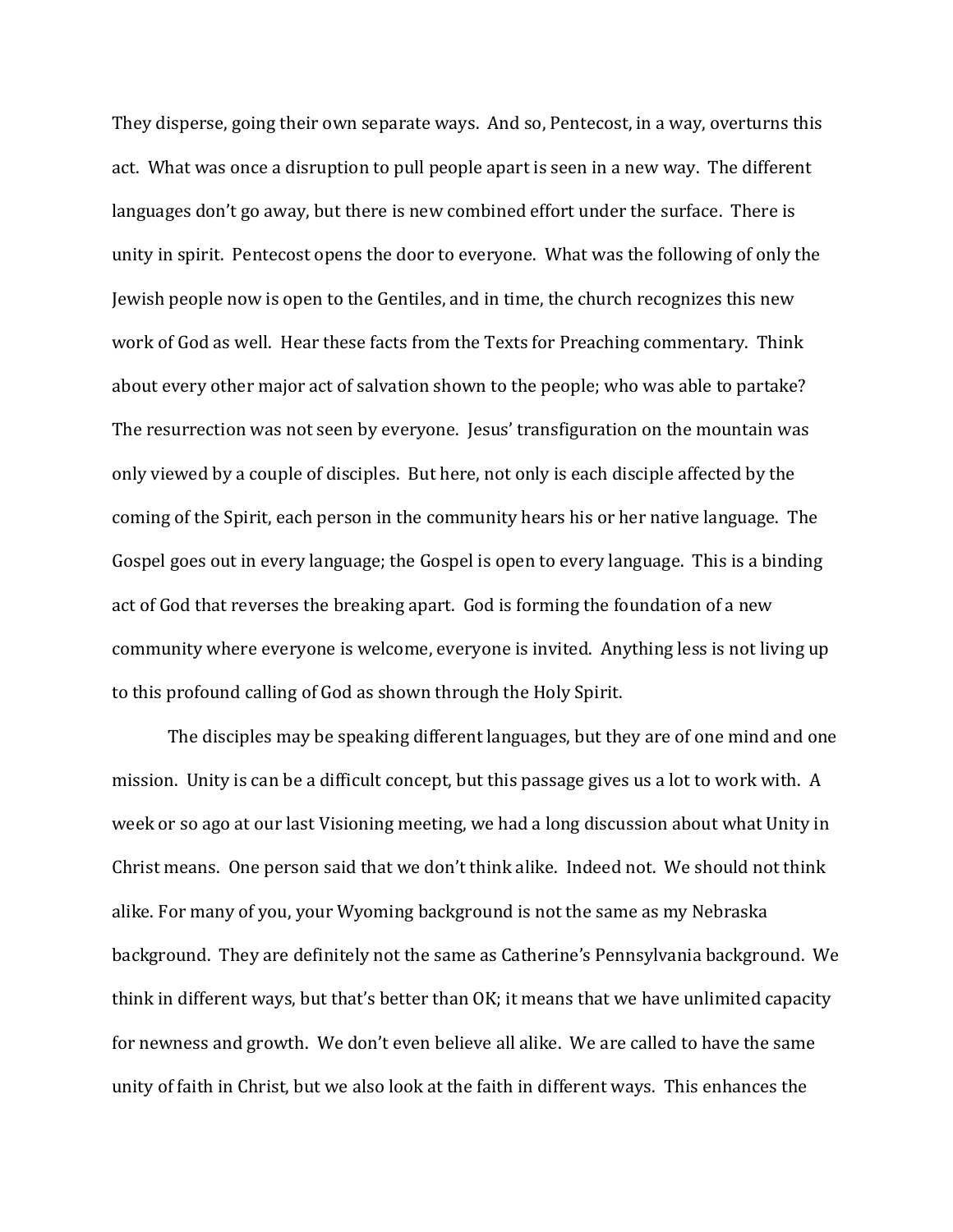overall Body of Christ! It says in 1 Corinthians 12, we may think that those members who are different are far more or far less important, but in any estimation, they are absolutely necessary. We have extroverts and introverts. We have people whom God has called to different tasks. We have those who are good running a committee, and we have those who want to be told what to do. We need people to call us into different mindsets with different opinions. We need all of these things to be the Body of Christ. Can you imagine the horrible possibility if the entire church was exactly like only one of us? No, God created us individually for a reason. Each of us brings a gift that none of the rest of us can offer. In a way, we each speak our own languages, not as dramatically of course as that original day of Pentecost, but we offer our differences for the benefit and growth of the greater whole.

After this grand display of God, we have two major reactions to what his going on here. We have an open-minded interpretation and a close-minded interpretation. The open-minded interpretation is one of wondering; "What does this mean?" they ask. This is the mentality of seeking, of knowing that God indeed can do something new among the people. On the other hand, we have the close-minded responders. I love the image of them sneering and saying, "They are filled with new wine." You can just see them being all selfrighteous, sticking up their noses and assuming they know exactly what is going on. These people are missing the message. They believe these guys filled with the Holy Spirit are filled with other spirits that are hindering their judgment. The disciples who are the heroes of our story they deem to be drunkards! The close-minded think they know it all.

Have you ever tried to nail Jello to a wall? If you haven't, don't try it. It would make a mess and ruin some great Jello. If you have, why would you ever do that?? Anyway, the image is fantastic because it's representative of how we try to understand God. God cannot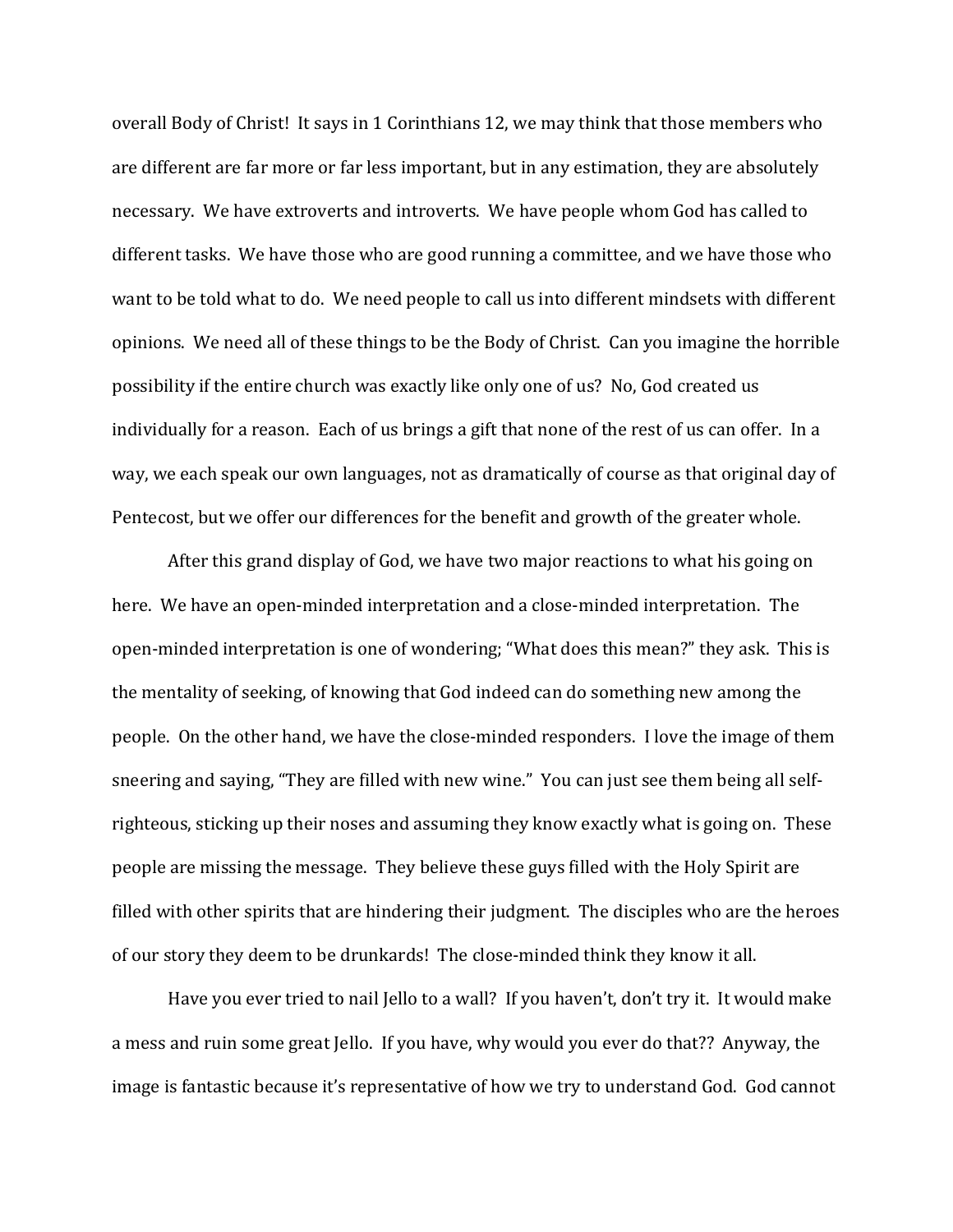be controlled, cannot be contained, cannot be pinned down. God is our Jello that goes its own way. Those who shirked off the message of the disciples would believe that that Jello can be contained. Many in our age follow their example. They hear a new tale and consider it too difficult to be acknowledged. They close their mind because they don't want to hear new possibilities. For them, God is best when God is always predictable, when God does as they think God should, when God is, well, tiny. But we are called to be different. We are called to acknowledge our Jello will go where it will; our God will be as God chooses to be. Sometimes we know exactly what we should do and what God would command; other times, we are to defer to the possibilities. What's important is that we open our minds and our ears to what is going on and ask for ourselves, "What does this mean?" We may be surprised to see God is moving in a way we could not anticipate.

I trace it back to a question I would have a hard time answering today. How would I recognize Jesus Christ if he came in the same way today? And that's a big question. He would not be running for the Senate or for the Presidency. He would not be in a position of authority. He would be a commonplace person. He wouldn't have a job. He would probably be homeless. When we look at this incredible act of God, working against the tide of what is expected, we begin to see a new world that truly shows God's gonna do what's God's gonna do. If we believe in this truly, it's hard to look at anything anymore and think that God can't do that. God does a new thing in every age, and to the ones who say, "What does this mean?" taking in the possibilities, we cannot respond with "they are filled with new wine," with a sneer on our faces. That just may be going against what God's doing.

OK, you loved it so much last week that I'm going to give you a pop-quiz this week. Go ahead and finish my sentence: Pentecost is the Church's…(Birthday). We observe our